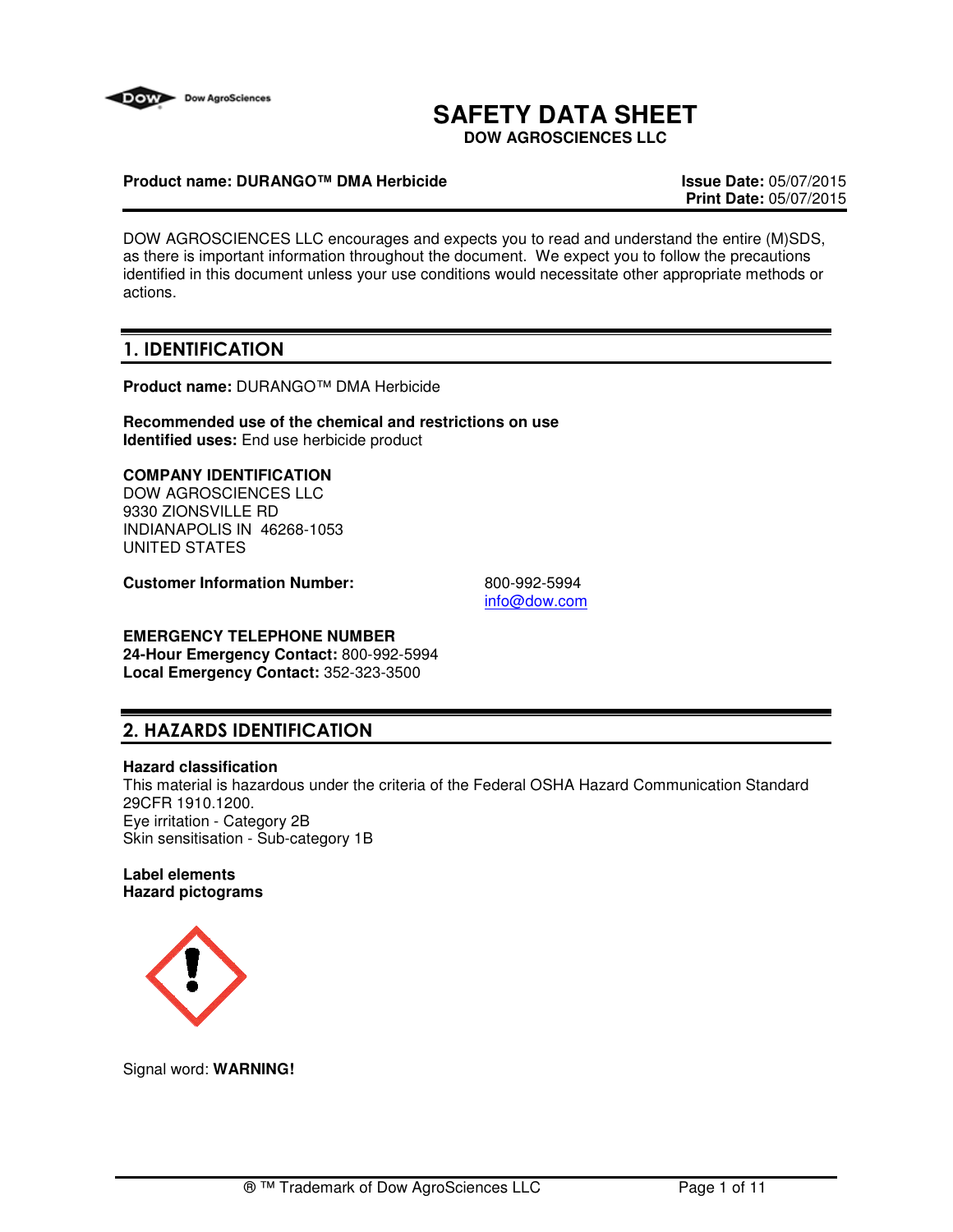#### **Hazards**

May cause an allergic skin reaction. Causes eye irritation.

#### **Precautionary statements**

## **Prevention**

Avoid breathing dust/ fume/ gas/ mist/ vapours/ spray. Wash skin thoroughly after handling. Contaminated work clothing should not be allowed out of the workplace. Wear protective gloves.

#### **Response**

IF ON SKIN: Wash with plenty of soap and water. IF IN EYES: Rinse cautiously with water for several minutes. Remove contact lenses, if present and easy to do. Continue rinsing. If skin irritation or rash occurs: Get medical advice/ attention. If eye irritation persists: Get medical advice/ attention. Wash contaminated clothing before reuse.

#### **Disposal**

Dispose of contents/ container to an approved waste disposal plant.

#### **Other hazards**

no data available

# 3. COMPOSITION/INFORMATION ON INGREDIENTS

# **Chemical nature:** Mixture

| This product is a mixture. |                                      |       |  |  |
|----------------------------|--------------------------------------|-------|--|--|
| Component                  | <b>CASRN</b><br><b>Concentration</b> |       |  |  |
|                            |                                      |       |  |  |
| Glyphosate DMA Salt        | 34494-04-7                           | 50.2% |  |  |
| Balance                    | Not available                        | 49.8% |  |  |
|                            |                                      |       |  |  |

# 4. FIRST AID MEASURES

#### **Description of first aid measures**

**General advice:** First Aid responders should pay attention to self-protection and use the recommended protective clothing (chemical resistant gloves, splash protection). If potential for exposure exists refer to Section 8 for specific personal protective equipment.

**Inhalation:** Move person to fresh air. If person is not breathing, call an emergency responder or ambulance, then give artificial respiration; if by mouth to mouth use rescuer protection (pocket mask etc). Call a poison control center or doctor for treatment advice.

**Skin contact:** Take off contaminated clothing. Wash skin with soap and plenty of water for 15-20 minutes. Call a poison control center or doctor for treatment advice. Wash clothing before reuse.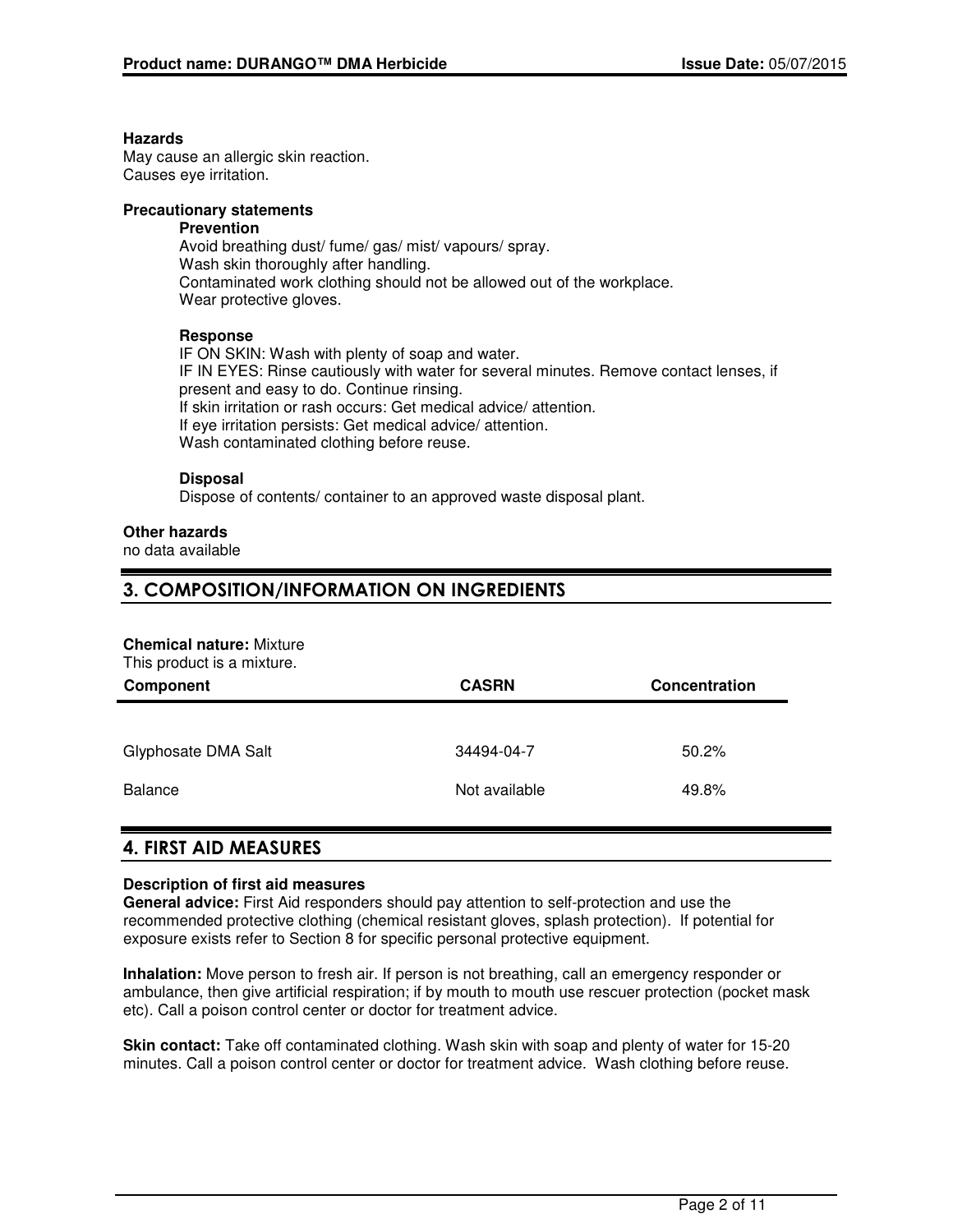Shoes and other leather items which cannot be decontaminated should be disposed of properly. Suitable emergency safety shower facility should be available in work area.

**Eye contact:** Hold eyes open and rinse slowly and gently with water for 15-20 minutes. Remove contact lenses, if present, after the first 5 minutes, then continue rinsing eyes. Call a poison control center or doctor for treatment advice. Suitable emergency eye wash facility should be available in work area.

**Ingestion:** No emergency medical treatment necessary.

**Most important symptoms and effects, both acute and delayed:** Aside from the information found under Description of first aid measures (above) and Indication of immediate medical attention and special treatment needed (below), any additional important symptoms and effects are described in Section 11: Toxicology Information.

**Indication of any immediate medical attention and special treatment needed**

**Notes to physician:** No specific antidote. Treatment of exposure should be directed at the control of symptoms and the clinical condition of the patient. Have the Safety Data Sheet, and if available, the product container or label with you when calling a poison control center or doctor, or going for treatment.

# 5. FIREFIGHTING MEASURES

**Suitable extinguishing media:** Water fog or fine spray. Dry chemical fire extinguishers. Carbon dioxide fire extinguishers. Foam. General purpose synthetic foams (including AFFF type) or protein foams are preferred if available. Alcohol resistant foams (ATC type) may function.

**Unsuitable extinguishing media:** no data available

#### **Special hazards arising from the substance or mixture**

**Hazardous combustion products:** Under fire conditions some components of this product may decompose. The smoke may contain unidentified toxic and/or irritating compounds. Combustion products may include and are not limited to: Phosphorus oxides. Nitrogen oxides. Carbon monoxide. Carbon dioxide.

**Unusual Fire and Explosion Hazards:** This material will not burn until the water has evaporated. Residue can burn.

#### **Advice for firefighters**

**Fire Fighting Procedures:** Keep people away. Isolate fire and deny unnecessary entry. Contain fire water run-off if possible. Fire water run-off, if not contained, may cause environmental damage. Review the "Accidental Release Measures" and the "Ecological Information" sections of this (M)SDS.

**Special protective equipment for firefighters:** Wear positive-pressure self-contained breathing apparatus (SCBA) and protective fire fighting clothing (includes fire fighting helmet, coat, trousers, boots, and gloves). Avoid contact with this material during fire fighting operations. If contact is likely, change to full chemical resistant fire fighting clothing with self-contained breathing apparatus. If this is not available, wear full chemical resistant clothing with self-contained breathing apparatus and fight fire from a remote location. For protective equipment in post-fire or non-fire clean-up situations, refer to the relevant sections.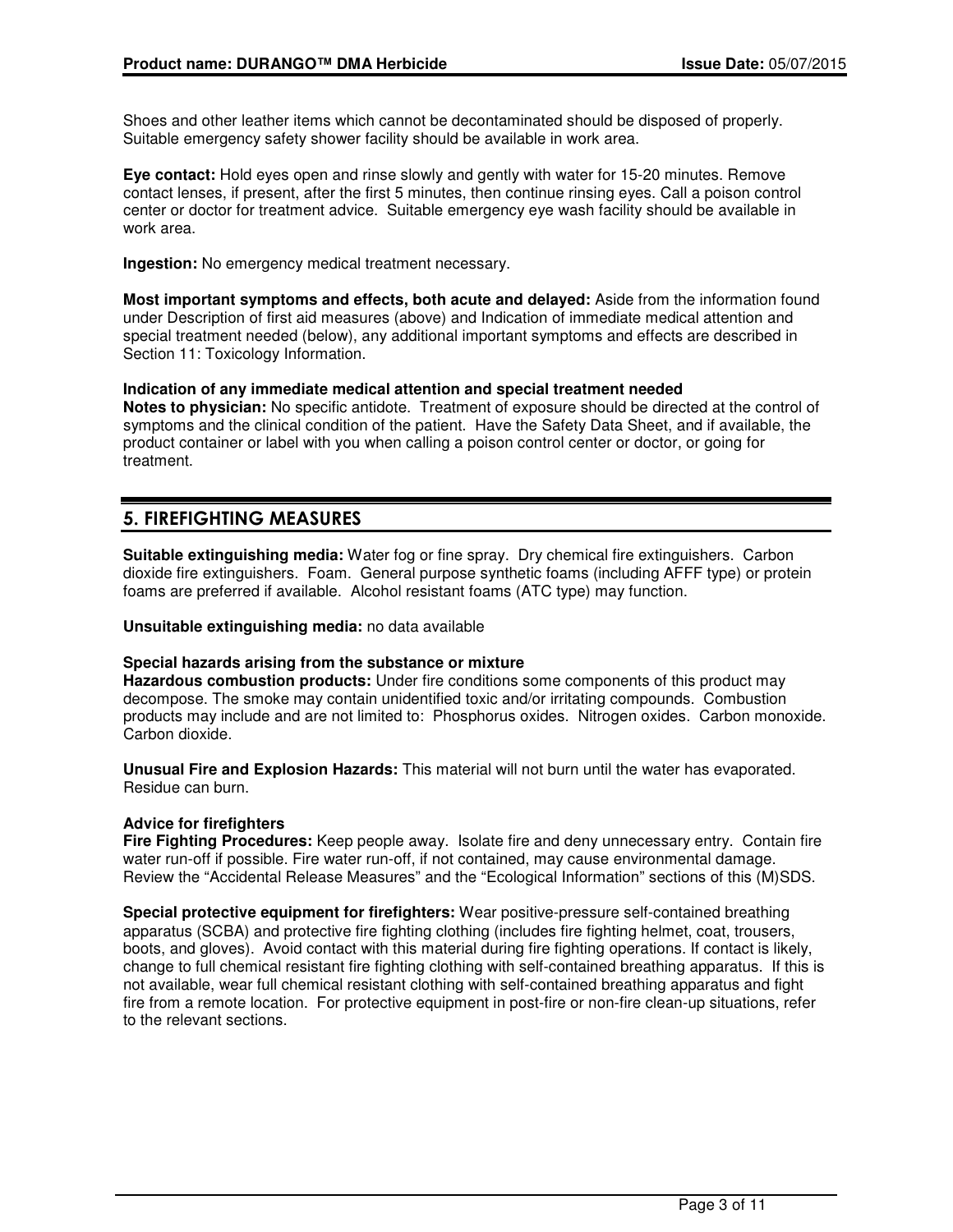# 6. ACCIDENTAL RELEASE MEASURES

**Personal precautions, protective equipment and emergency procedures:** Isolate area. Keep unnecessary and unprotected personnel from entering the area. Refer to section 7, Handling, for additional precautionary measures. Use appropriate safety equipment. For additional information, refer to Section 8, Exposure Controls and Personal Protection.

**Environmental precautions:** Prevent from entering into soil, ditches, sewers, waterways and/or groundwater. See Section 12, Ecological Information.

**Methods and materials for containment and cleaning up:** Contain spilled material if possible. Small spills: Absorb with materials such as: Clay. Dirt. Sand. Sweep up. Collect in suitable and properly labeled containers. Large spills: Contact Dow AgroSciences for clean-up assistance. See Section 13, Disposal Considerations, for additional information.

# 7. HANDLING AND STORAGE

**Precautions for safe handling:** Keep out of reach of children. Do not swallow. Avoid contact with eyes, skin, and clothing. Avoid breathing vapor or mist. Avoid prolonged or repeated contact with skin. Wash thoroughly after handling. Use with adequate ventilation. See Section 8, EXPOSURE CONTROLS AND PERSONAL PROTECTION.

**Conditions for safe storage:** Store in a dry place. Store in original container. Keep container tightly closed when not in use. Do not store near food, foodstuffs, drugs or potable water supplies. Do not store in: Galvanized containers. Steel.

# 8. EXPOSURE CONTROLS/PERSONAL PROTECTION

#### **Control parameters**

Exposure limits are listed below, if they exist.

RECOMMENDATIONS IN THIS SECTION ARE FOR MANUFACTURING, COMMERCIAL BLENDING AND PACKAGING WORKERS. APPLICATORS AND HANDLERS SHOULD SEE THE PRODUCT LABEL FOR PROPER PERSONAL PROTECTIVE EQUIPMENT AND CLOTHING., None established

#### **Exposure controls**

**Engineering controls:** Use local exhaust ventilation, or other engineering controls to maintain airborne levels below exposure limit requirements or guidelines. If there are no applicable exposure limit requirements or guidelines, general ventilation should be sufficient for most operations. Local exhaust ventilation may be necessary for some operations.

#### **Individual protection measures**

**Eye/face protection:** Use chemical goggles.

#### **Skin protection**

**Hand protection:** Use gloves chemically resistant to this material. Examples of preferred glove barrier materials include: Butyl rubber. Natural rubber ("latex"). Neoprene. Nitrile/butadiene rubber ("nitrile" or "NBR"). Polyethylene. Ethyl vinyl alcohol laminate ("EVAL"). Polyvinyl chloride ("PVC" or "vinyl"). NOTICE: The selection of a specific glove for a particular application and duration of use in a workplace should also take into account all relevant workplace factors such as, but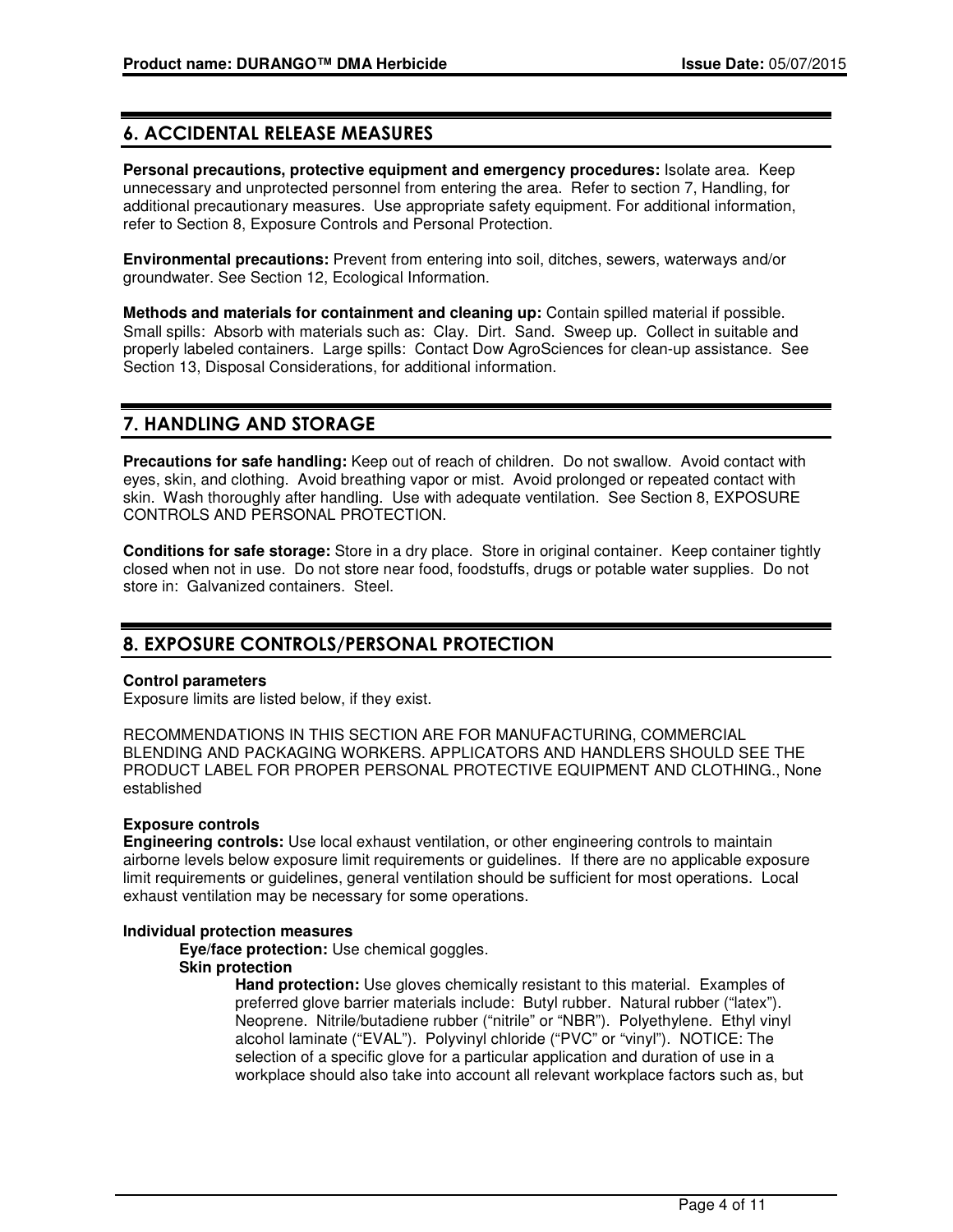not limited to: Other chemicals which may be handled, physical requirements (cut/puncture protection, dexterity, thermal protection), potential body reactions to glove materials, as well as the instructions/specifications provided by the glove supplier.

**Other protection:** Use protective clothing chemically resistant to this material. Selection of specific items such as face shield, boots, apron, or full body suit will depend on the task.

**Respiratory protection:** Respiratory protection should be worn when there is a potential to exceed the exposure limit requirements or guidelines. If there are no applicable exposure limit requirements or guidelines, wear respiratory protection when adverse effects, such as respiratory irritation or discomfort have been experienced, or where indicated by your risk assessment process. For most conditions no respiratory protection should be needed; however, if discomfort is experienced, use an approved air-purifying respirator. The following should be effective types of air-purifying respirators: Organic vapor cartridge with a particulate pre-filter.

# 9. PHYSICAL AND CHEMICAL PROPERTIES

| Appearance                                        |                                                                    |  |
|---------------------------------------------------|--------------------------------------------------------------------|--|
| <b>Physical state</b>                             | Liquid.                                                            |  |
| Color                                             | Yellow                                                             |  |
| Odor                                              | Amine.                                                             |  |
| <b>Odor Threshold</b>                             | no data available                                                  |  |
| рH                                                | 4.59 pH Electrode                                                  |  |
| <b>Melting point/range</b>                        | Not applicable                                                     |  |
| <b>Freezing point</b>                             | no data available                                                  |  |
| Boiling point (760 mmHg)                          | no data available                                                  |  |
| <b>Flash point</b>                                | closed cup > 100 °C ( > 212 °F) Setaflash Closed Cup ASTM<br>D3828 |  |
| <b>Evaporation Rate (Butyl Acetate)</b><br>$= 1$  | no data available                                                  |  |
| Flammability (solid, gas)                         | no data available                                                  |  |
| <b>Lower explosion limit</b>                      | no data available                                                  |  |
| <b>Upper explosion limit</b>                      | no data available                                                  |  |
| <b>Vapor Pressure</b>                             | no data available                                                  |  |
| <b>Relative Vapor Density (air = 1)</b>           | no data available                                                  |  |
| Relative Density (water $= 1$ )                   | no data available                                                  |  |
| <b>Water solubility</b>                           | Soluble                                                            |  |
| <b>Partition coefficient: n-</b><br>octanol/water | no data available                                                  |  |
| <b>Auto-ignition temperature</b>                  | no data available                                                  |  |
| <b>Decomposition temperature</b>                  | No test data available                                             |  |
| <b>Dynamic Viscosity</b>                          | 32.5 mPa.s at 40 ℃ (104 °F) 62.3 mPa.s at 20 ℃ (68 °F)             |  |
| <b>Kinematic Viscosity</b>                        | no data available                                                  |  |
| <b>Explosive properties</b>                       | No                                                                 |  |
| <b>Oxidizing properties</b>                       | No significant increase (>5C) in temperature.                      |  |
|                                                   |                                                                    |  |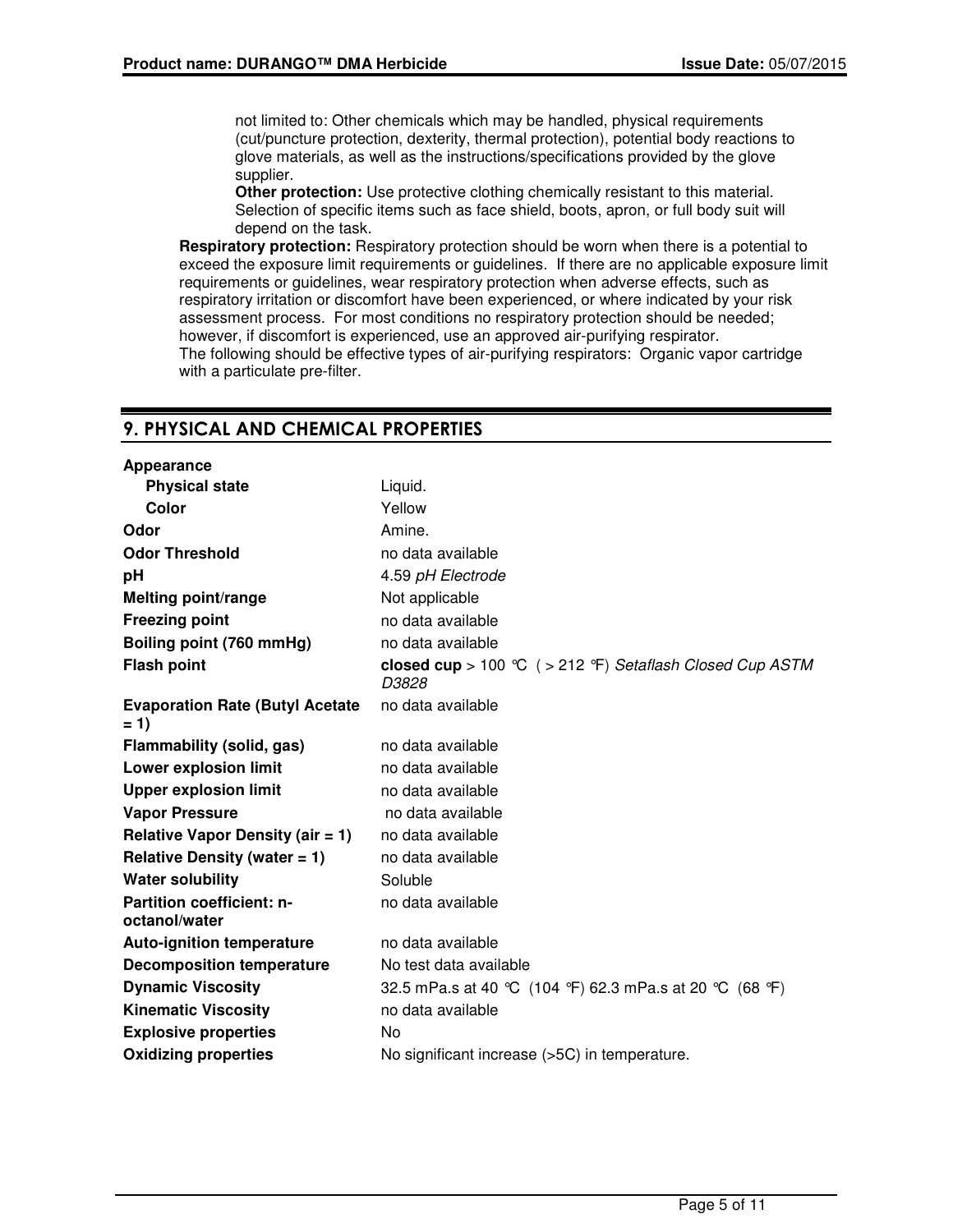# **Molecular weight** no data available

**Liquid Density** 1.2114 g/cm3 at 20 °C (68 °F) Digital density meter

NOTE: The physical data presented above are typical values and should not be construed as a specification.

# 10. STABILITY AND REACTIVITY

**Reactivity:** No dangerous reaction known under conditions of normal use.

**Chemical stability:** Thermally stable at typical use temperatures.

**Possibility of hazardous reactions:** Polymerization will not occur.

**Conditions to avoid:** Active ingredient decomposes at elevated temperatures.

**Incompatible materials:** Avoid contact with: Acids. Halogens. Oxidizers. Peroxides. Flammable hydrogen may be generated from contact with metals such as: Steel.

**Hazardous decomposition products:** Decomposition products depend upon temperature, air supply and the presence of other materials. Decomposition products can include and are not limited to: Carbon monoxide. Carbon dioxide. Hydrocarbons. Nitrogen oxides. Phosphorus oxides.

# 11. TOXICOLOGICAL INFORMATION

Toxicological information appears in this section when such data is available.

#### **Acute toxicity**

**Acute oral toxicity** Very low toxicity if swallowed. Harmful effects not anticipated from swallowing small amounts.

As product: LD50, Rat, female, > 5,000 mg/kg

**Acute dermal toxicity**

Prolonged skin contact is unlikely to result in absorption of harmful amounts.

As product: LD50, Rat, male and female, > 5,000 mg/kg

#### **Acute inhalation toxicity**

No adverse effects are anticipated from single exposure to mist. Based on the available data, narcotic effects were not observed.

As product: LC50, Rat, male and female, 4 Hour, Aerosol, > 5.63 mg/l No deaths occurred at this concentration.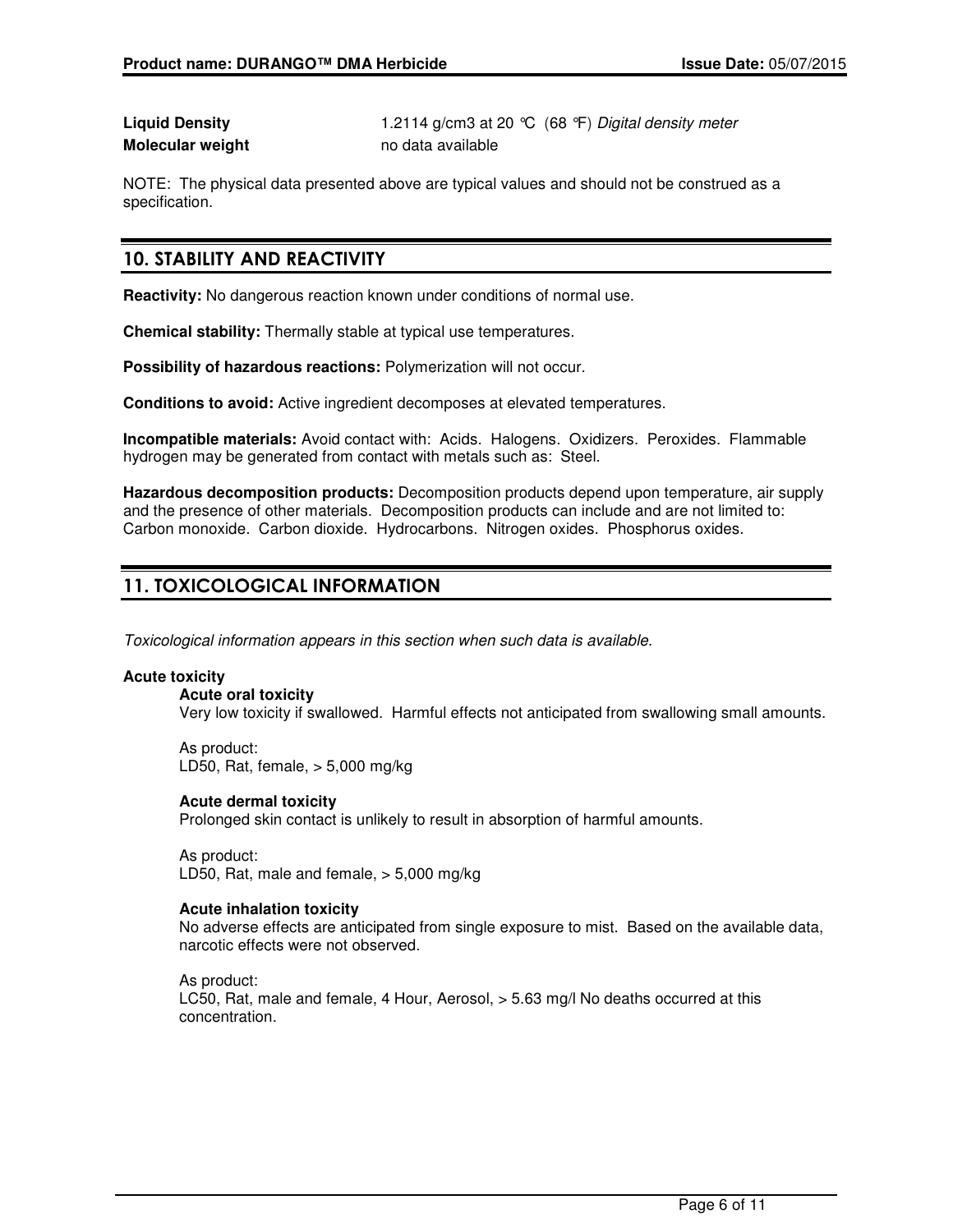#### **Skin corrosion/irritation**

Brief contact may cause slight skin irritation with local redness.

#### **Serious eye damage/eye irritation**

May cause moderate eye irritation. May cause slight corneal injury.

#### **Sensitization**

Has demonstrated the potential for contact allergy in mice.

For respiratory sensitization: No relevant data found.

#### **Specific Target Organ Systemic Toxicity (Single Exposure)**

Evaluation of available data suggests that this material is not an STOT-SE toxicant.

#### **Specific Target Organ Systemic Toxicity (Repeated Exposure)**

For similar material(s): Glyphosate. Based on available data, repeated exposures are not anticipated to cause significant adverse effects.

#### **Carcinogenicity**

For similar active ingredient(s). Glyphosate. Did not cause cancer in laboratory animals.

#### **Teratogenicity**

For similar active ingredient(s). Glyphosate. Has been toxic to the fetus in laboratory animals at doses toxic to the mother. Did not cause birth defects in laboratory animals.

#### **Reproductive toxicity**

For similar active ingredient(s). Glyphosate. In laboratory animal studies, effects on reproduction have been seen only at doses that produced significant toxicity to the parent animals.

#### **Mutagenicity**

This material was not mutagenic in an Ames bacterial assay. Animal genetic toxicity studies were negative.

#### **Genetic Toxicity in vivo**

Mouse Bone Marrow Micronucleus Test Mouse male Oral gavage negativeResult: negative **Aspiration Hazard**

Based on physical properties, not likely to be an aspiration hazard.

# 12. ECOLOGICAL INFORMATION

Ecotoxicological information appears in this section when such data is available.

#### **Toxicity**

#### **Acute toxicity to fish**

Material is moderately toxic to aquatic organisms on an acute basis (LC50/EC50 between 1 and 10 mg/L in the most sensitive species tested).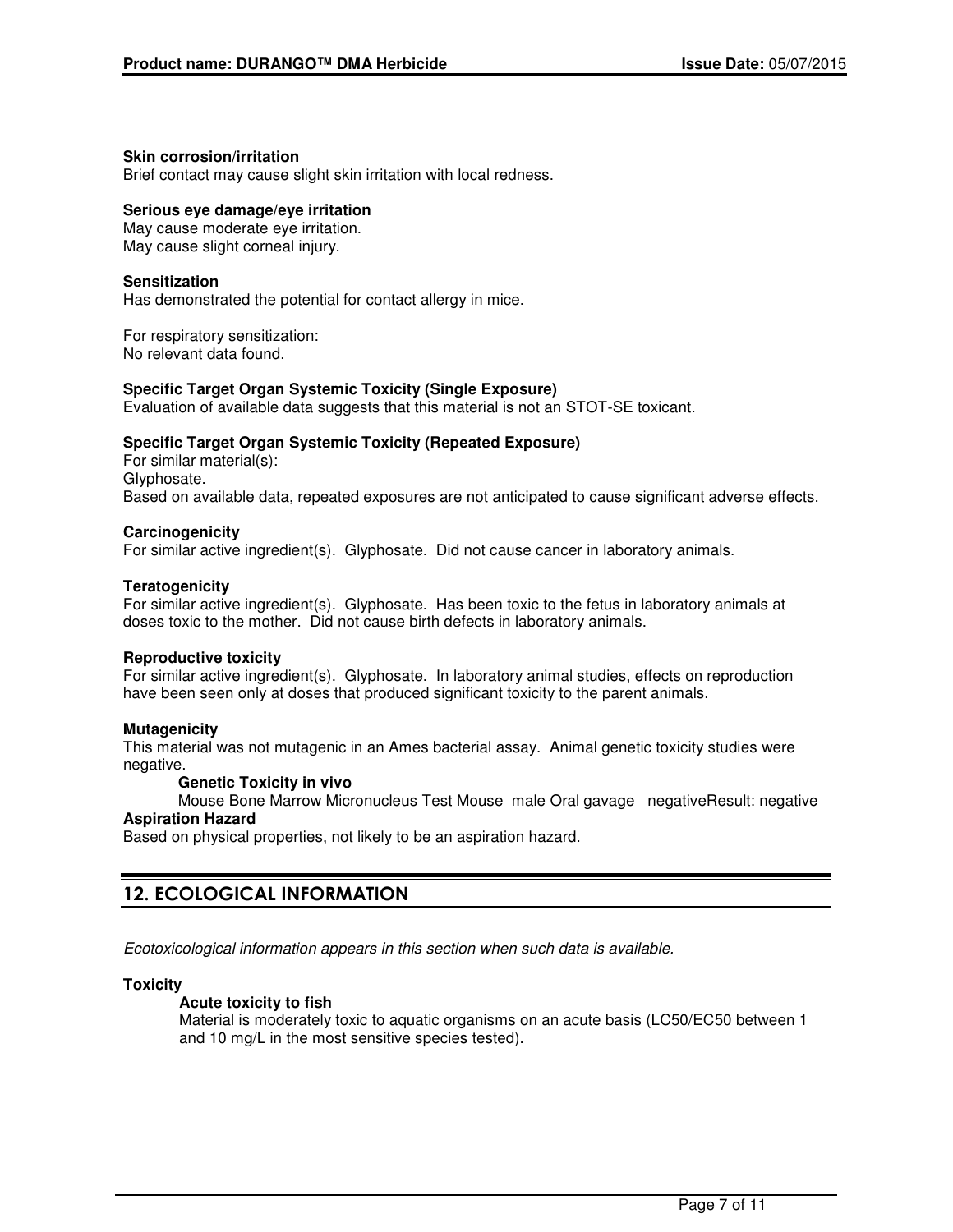LC50, Oncorhynchus mykiss (rainbow trout), static test, 96 Hour, 11 mg/l, OECD Test Guideline 203 or Equivalent

#### **Acute toxicity to aquatic invertebrates**

EC50, Daphnia magna (Water flea), static test, 48 Hour, 17 mg/l, OECD Test Guideline 202 or **Equivalent** 

#### **Acute toxicity to algae/aquatic plants**

ErC50, Pseudokirchneriella subcapitata (green algae), static test, 72 Hour, Growth rate inhibition, 2.1 mg/l, OECD Test Guideline 201 or Equivalent

#### **Toxicity to Above Ground Organisms**

Material is practically non-toxic to birds on an acute basis (LD50  $>$  2000 mg/kg).

oral LD50, Coturnix japonica (Japanese quail), > 2250mg/kg bodyweight.

oral LD50, Apis mellifera (bees), 48 Hour, > 250µg/bee

contact LD50, Apis mellifera (bees), 48 Hour, > 250µg/bee

#### **Toxicity to soil-dwelling organisms**

LC50, Eisenia fetida (earthworms), 14 d, survival, > 996.6 mg/kg

#### **Persistence and degradability**

#### **Glyphosate DMA Salt**

**Biodegradability:** For similar active ingredient(s). Glyphosate. Biodegradation may occur under aerobic conditions (in the presence of oxygen).

#### **Balance**

**Biodegradability:** No relevant data found.

#### **Bioaccumulative potential**

#### **Glyphosate DMA Salt**

**Bioaccumulation:** For similar active ingredient(s). Glyphosate. Bioconcentration potential is low (BCF < 100 or Log Pow < 3). Potential for mobility in soil is slight (Koc between 2000 and 5000). For similar active ingredient(s). Glyphosate. Bioconcentration potential is low (BCF < 100 or Log Pow  $<$  3).

#### **Balance**

**Bioaccumulation:** No relevant data found.

#### **Mobility in soil**

#### **Glyphosate DMA Salt**

For similar active ingredient(s). Glyphosate. Expected to be relatively immobile in soil (Koc > 5000).

#### **Balance**

No relevant data found.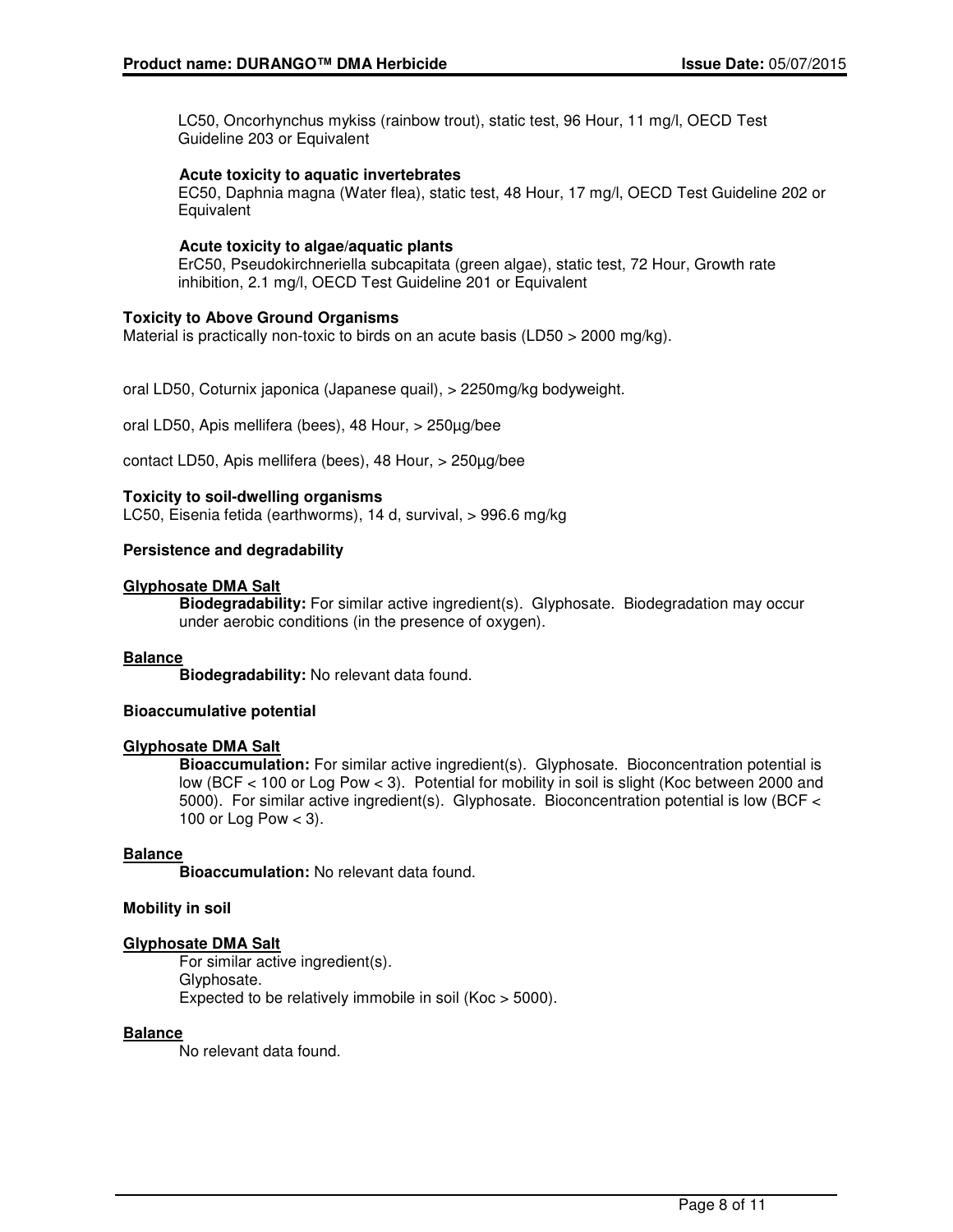# 13. DISPOSAL CONSIDERATIONS

**Disposal methods:** If wastes and/or containers cannot be disposed of according to the product label directions, disposal of this material must be in accordance with your local or area regulatory authorities. This information presented below only applies to the material as supplied. The identification based on characteristic(s) or listing may not apply if the material has been used or otherwise contaminated. It is the responsibility of the waste generator to determine the toxicity and physical properties of the material generated to determine the proper waste identification and disposal methods in compliance with applicable regulations. If the material as supplied becomes a waste, follow all applicable regional, national and local laws.

# 14. TRANSPORT INFORMATION

#### **DOT**

Not regulated for transport

## **Classification for SEA transport (IMO-IMDG):**

| Proper shipping name                          | ENVIRONMENTALLY HAZARDOUS SUBSTANCE, LIQUID,<br>N.O.S. (Glyphosate) |
|-----------------------------------------------|---------------------------------------------------------------------|
| UN number                                     | <b>UN 3082</b>                                                      |
| <b>Class</b>                                  | 9                                                                   |
| Packing group                                 | Ш                                                                   |
| <b>Marine pollutant</b>                       | Glyphosate                                                          |
| <b>Transport in bulk</b>                      | Consult IMO regulations before transporting ocean bulk              |
| according to Annex I or II                    |                                                                     |
| of MARPOL 73/78 and the                       |                                                                     |
| <b>IBC or IGC Code</b>                        |                                                                     |
| Classification for AIR transport (IATA/ICAO): |                                                                     |
| Proper shipping name                          | Environmentally hazardous substance, liquid,                        |
|                                               | n.o.s.(Glyphosate)                                                  |
| UN number                                     | <b>UN 3082</b>                                                      |
| <b>Class</b>                                  | 9                                                                   |
| Packing group                                 | Ш                                                                   |

This information is not intended to convey all specific regulatory or operational requirements/information relating to this product. Transportation classifications may vary by container volume and may be influenced by regional or country variations in regulations. Additional transportation system information can be obtained through an authorized sales or customer service representative. It is the responsibility of the transporting organization to follow all applicable laws, regulations and rules relating to the transportation of the material.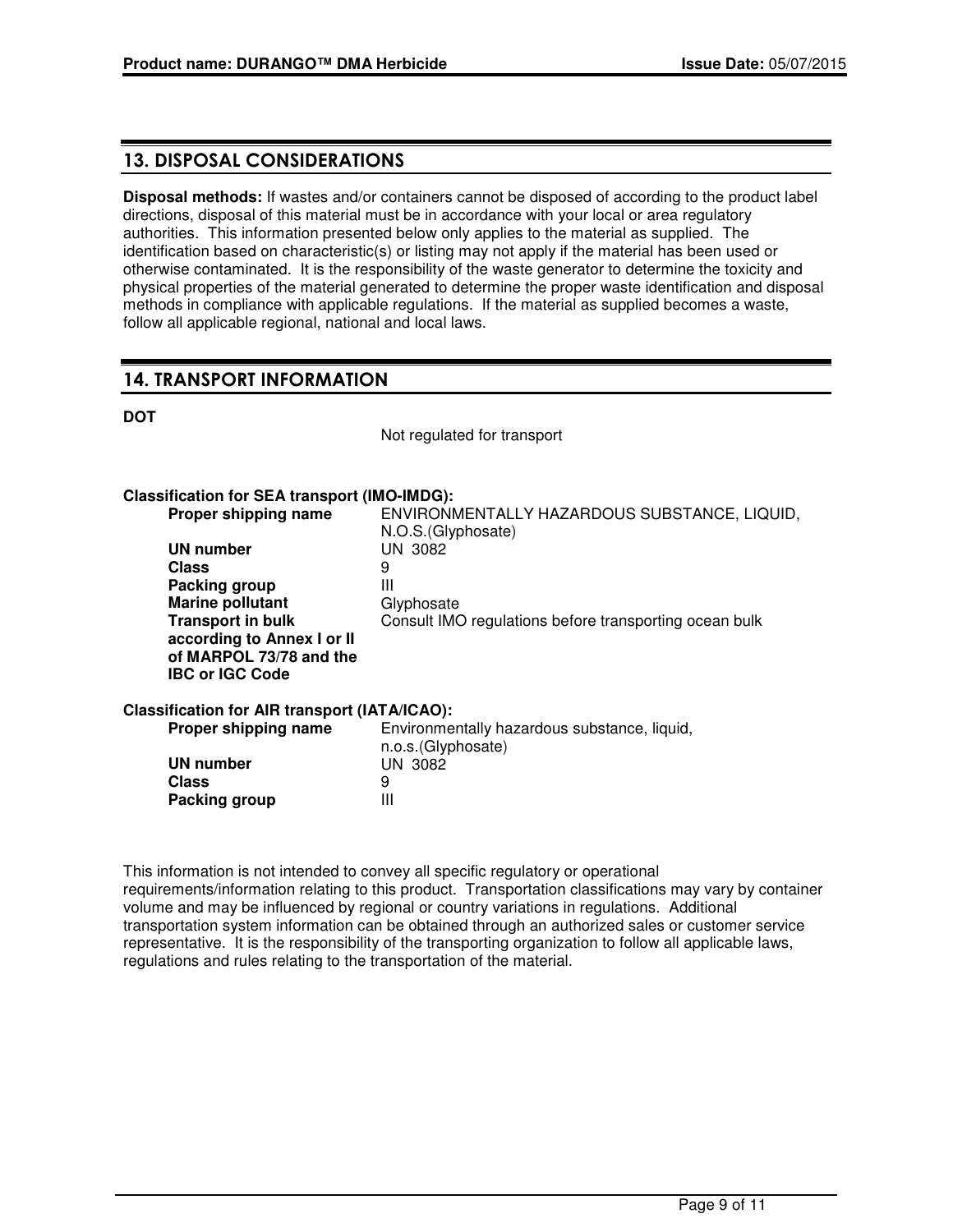# 15. REGULATORY INFORMATION

#### **OSHA Hazard Communication Standard**

This product is a "Hazardous Chemical" as defined by the OSHA Hazard Communication Standard, 29 CFR 1910.1200.

# **Superfund Amendments and Reauthorization Act of 1986 Title III (Emergency Planning and Community Right-to-Know Act of 1986) Sections 311 and 312**

Immediate health hazard

#### **Superfund Amendments and Reauthorization Act of 1986 Title III (Emergency Planning and Community Right-to-Know Act of 1986) Section 313**

This material does not contain any chemical components with known CAS numbers that exceed the threshold (De Minimis) reporting levels established by SARA Title III, Section 313.

#### **Pennsylvania (Worker and Community Right-To-KnowAct): Pennsylvania Hazardous Substances List and/or Pennsylvania Environmental Hazardous Substance List:**

To the best of our knowledge, this product does not contain chemicals at levels which require reporting under this statute.

#### **Pennsylvania (Worker and Community Right-To-KnowAct): Pennsylvania Special Hazardous Substances List:**

The following product components are cited in the Pennsylvania Special Hazardous Substance List, and are present at levels which require reporting.

| <b>Components</b> |  | <b>CASRN</b> |
|-------------------|--|--------------|
| Formaldehyde      |  | $50-00-0$    |

#### **California Proposition 65 (Safe Drinking Water and Toxic Enforcement Act of 1986)**

This product contains no listed substances known to the State of California to cause cancer, birth defects or other reproductive harm, at levels which would require a warning under the statute.

#### **United States TSCA Inventory (TSCA)**

This product contains chemical substance(s) exempt from U.S. EPA TSCA Inventory requirements. It is regulated as a pesticide subject to Federal Insecticide, Fungicide, and Rodenticide Act (FIFRA) requirements.

#### **Federal Insecticide, Fungicide and Rodenticide Act**

EPA Registration Number: 62719-556

#### CAUTION

Causes moderate eye irritation Prolonged or frequently repeated skin contact may cause allergic reactions in some individuals.

# 16. OTHER INFORMATION

**Hazard Rating System NFPA**